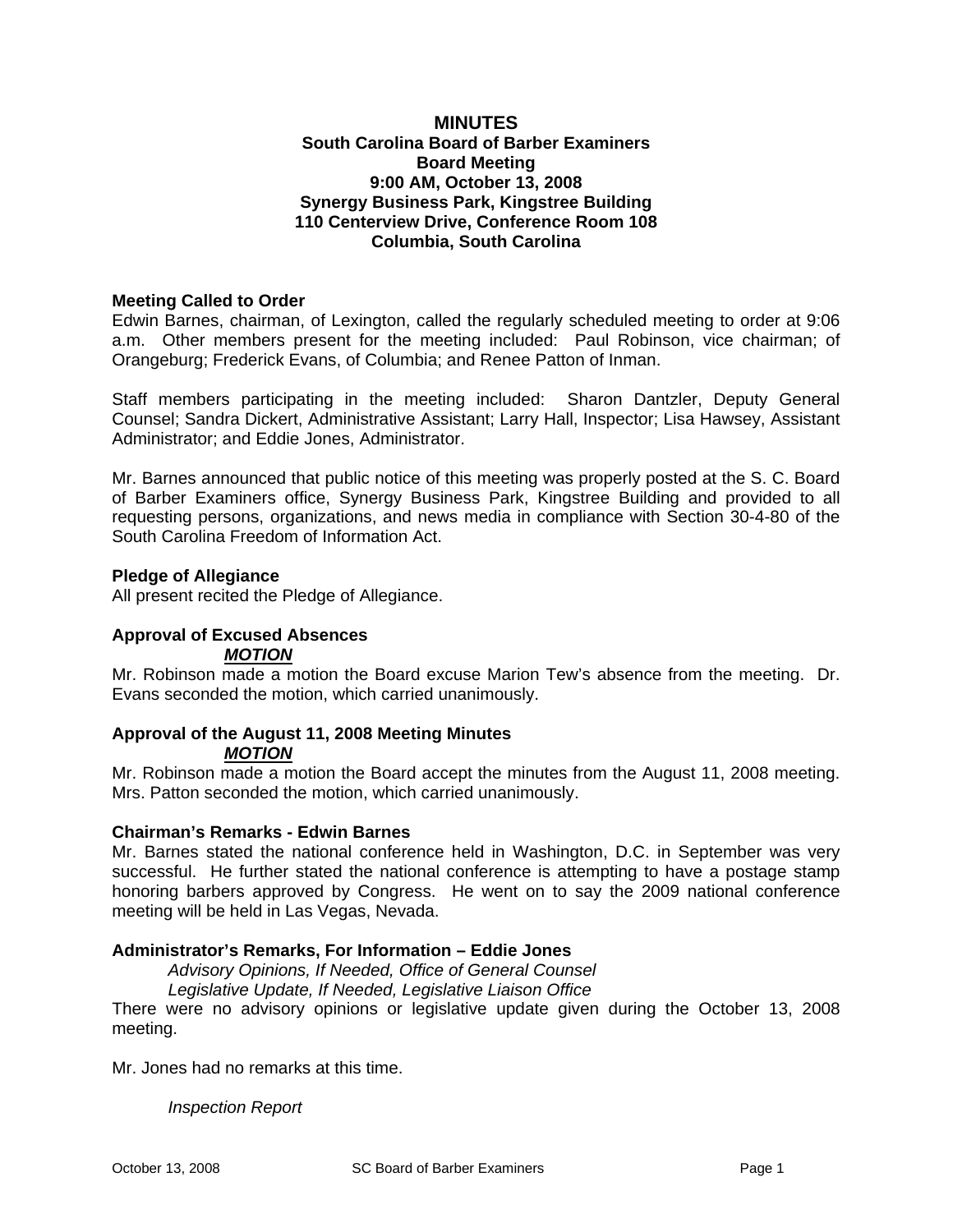Mr. Hall briefed the Board on the inspections conducted since July 2008.

## **Unfinished Business**

There was no unfinished business for discussion during the October 13, 2008 meeting.

## **New Business**

- 1. Approval of August 11, 2008 DRC Report
	- *MOTION*

Mr. Robinson made a motion, seconded by Dr. Evans and unanimously carried, the Board approve the August 11, 2008 DRC report.

Dr. Evans recommended the Board discuss future guidelines in executive session.

## 2. Approval of September 24, 2008 IRC Report *MOTION*

Mr. Robinson made a motion, seconded by Dr. Evans and unanimously carried, the Board approve the September 24, 2008 IRC report.

## 3. Approval of Licensure Applications

*a. James H. Dowd, II* 

On May 20, 2008 the Board received a registered barber application for examination and licensure from James H. Dowd, II. Mr. Dowd answered yes to the question that asks if the applicant has ever been arrested or convicted for a crime other than a minor traffic accident. Mr. Dowd's criminal history report from New Jersey, dated August 2, 2008, reflects he was arrested and convicted of felony official misconduct in April 2004. Staff notified Mr. Dowd by letter dated September 30, 2008 that the Board would review his application during this meeting and requested he appear to answer questions from the members.

James H. Dowd, II appeared before the Board at this time and gave the following testimony.

Mr. Dowd did not have a barber's license when he was arrested. He attended Harley's Barber School and now has a job lined up with a shop on Clemson Road in Columbia. His SLED report shows two indictments, two dismissals and one conviction.

# *MOTION*

Mr. Robinson made a motion, seconded by Mrs. Patton and unanimously carried, the Board allow Mr. Dowd take the exam for licensure.

## *b. Anthony Ellis*

On September 4, 2008 the Board received an application for examination and licensure as a registered barber from Anthony Ellis. Mr. Ellis answered yes to the question that asks if the applicant has ever been arrested or convicted for a crime other than a minor traffic accident. Mr. Ellis' criminal history report from SLED reflects he was arrested and convicted with felony ill treatment of a child. The SLED report reflects he was sentenced to three years in prison suspend to eighteen months of probation. Staff notified Mr. Ellis by letter dated October 2, 2008 that the Board would review his application during this meeting and requested he appear to answer questions from the members.

Anthony Ellis appeared before the Board at this time and gave the following testimony.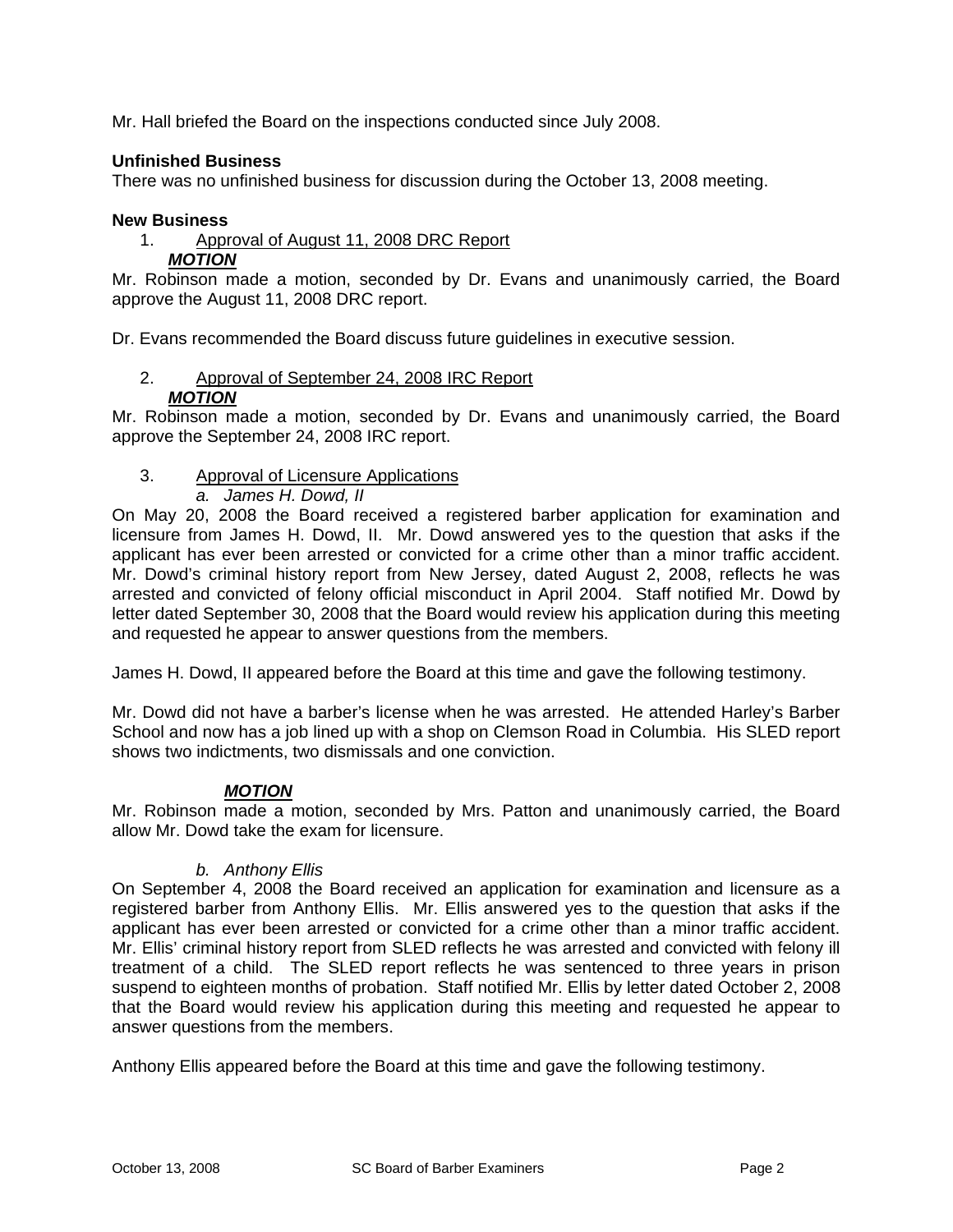Mr. Ellis does not know why he was charged with ill treatment of a child. The charge was dropped, although he was sentenced to probation. The child's mother was actually charged with ill treatment of the child. He now lives in Georgia and plans to work with Mr. Verne Wright in Aiken, South Carolina.

## *MOTION*

Mrs. Patton made a motion the Board grant Mr. Ellis the right to take the exam for licensure. Mr. Robinson seconded the motion, which carried unanimously.

## *c. Leroy Jackson*

On January 24, 2006 LeRoy Jackson submitted an application to sit for the registered barber apprentice license. His application reflected he had been arrested on multiple occasions for various unlawful acts between August 15, 1991 and January 23, 2005. He appeared before the Board on February 16, 2006 during which time the Board voted to allow Mr. Jackson to sit for the examination and upon successful completion, grant him a license which was to be placed in probationary status. He was also required to submit a SLED report to the Board at his own expense.

On May 7, 2008 Mr. Jackson submitted the required SLED report which reflected he was arrested for a felony fraudulent credit card charge. Staff notified Mr. Jackson he needed to appear before the Board during the June 9, 2008 meeting. During the June 9, 2008 meeting the Board determined it could not make a decision regarding Mr. Jackson's license since the fraudulent credit card charge had not been resolved by the court. At that time the Board also requested a legal opinion as to whether or not Mr. Jackson could be granted a license to practice in the barber industry until such time that the matter is resolved by the court.

On July 31, 2008 the Board received an updated SLED report which reflected Mr. Jackson was convicted in the fraudulent credit card charge and was sentenced to six months in prison suspended to nine months probation.

Mr. Jackson appeared during the August 11, 2008 meeting during which time the Board determined it could not make a decision at that time and voted that he should appear during this meeting to discuss his license status.

Mr. Jackson appeared before the Board and offered the following testimony.

Most of the charges brought before him were dropped. He used a credit card to purchase supplies to work in a barbershop. He paid restitution and was sentenced to nine months of probation. The crimes did not take place in or near a barbershop.

# *MOTION*

Dr. Evans made a motion the Board grant initial licensure to Leroy Jackson as a registered barber. Mr. Robinson seconded the motion, which carried unanimously.

## *d. Danny Smith*

On August 27, 2008 the Board received an application for examination and licensure from Danny Smith. Mr. Smith answered yes to the question that asks if the applicant has ever been arrested or convicted for a crime other than a minor traffic accident. Mr. Smith's criminal history report from SLED reflects he was arrested and convicted of involuntary manslaughter in 1988, driving under suspension in 1989, and possession of marijuana in 1990. The SLED report reflects he was sentenced to three years in prison suspend to eighteen months of probation.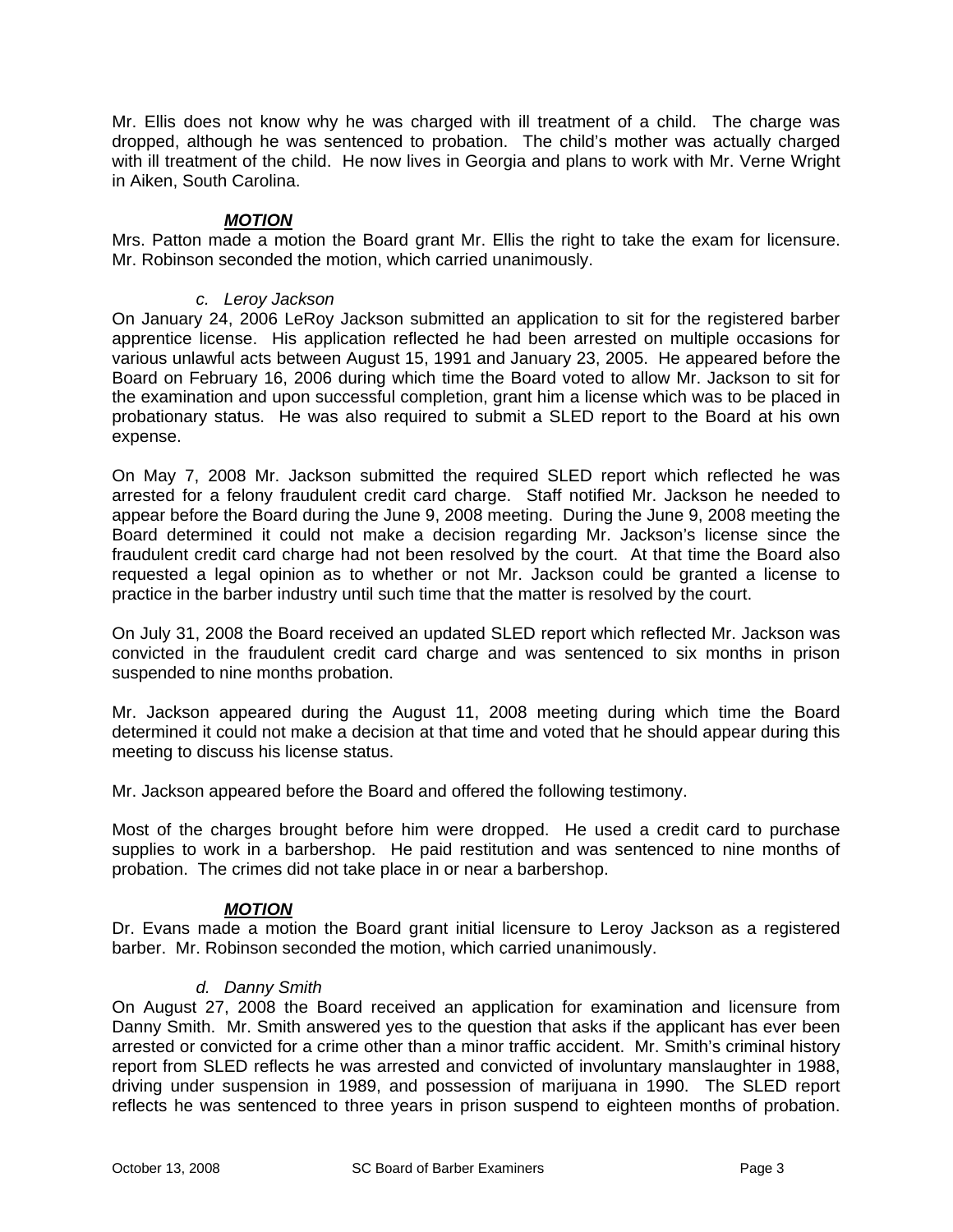Staff notified Mr. Smith by letter dated October 2, 2008 that the Board would review his application during this meeting and requested he appear to answer questions from the members.

Danny Smith appeared before the Board and gave the following testimony.

Mr. Smith is not currently on probation or parole. He served 15 years and seven months in prison and completed his parole in October 2007. While in prison he knew he had to make a change in his life and 'grew up'. He has been good at barbering, although he has not been licensed. He began OJT training in one barbershop then moved to another shop to complete his training. The change in barbershops was a result of the distance and because he had no vehicle. None of the incidents took place in or near a barbershop. He does not anger easily; however, he did take anger management classes while in prison. All charges, with the exception of manslaughter were dismissed. His OJT instructor is Reggie Rice in Spartanburg, South Carolina.

Mr. Reginald A. Rice, OJT instructor, spoke on behalf of Mr. Smith.

# *MOTION*

Mr. Robinson made a motion, seconded by Mrs. Patton and unanimously carried, the Board grant Mr. Smith the privilege of taking the exam/

- 4. Approval of Third Student Permit
	- *a. Jaquan Devore*

On October 3, 2008 the Board received a request from Jaquan Devore seeking the Board's approval of a third student permit. Mr. Devore has accumulated 1,071 of his OJT hours and lacks 429 hours. Staff notified Mr. Devore by letter dated October 6, 2008 that the Board would review his request during this meeting and asked that he appear before the Board to answer questions from the members.

Jaquan Devore appeared before the Board at this time and gave the following testimony.

Mr. Devore attends Denmark Technical College and believes he has approximately 429 hours to complete his training. He was charged with possession of marijuana and one other charge and has gone through pre-trial intervention.

# *MOTION*

Mr. Robinson made a motion the Board grant Mr. Devore a third student permit and asked that staff contact Denmark Tech to treat him as a barber college student. Mrs. Patton seconded the motion, which carried unanimously.

Ms. Hawsey asked the Board if they wanted the technical colleges to treat OJT students as technical college students and if they wanted these students to appear before the Board for third permits. Dr. Evans asked that the Board discuss the OJT students versus the technical college students and high school students at a later time.

## *b. Marcus Hammond*

On October 3, 2008 the Board received a request from Marcus Hammond seeking the Board's approval of a third student permit. Staff notified Mr. Hammond by letter dated October 6, 2008 that the Board would review his request during this meeting and asked that he appear before the Board to answer questions from the members.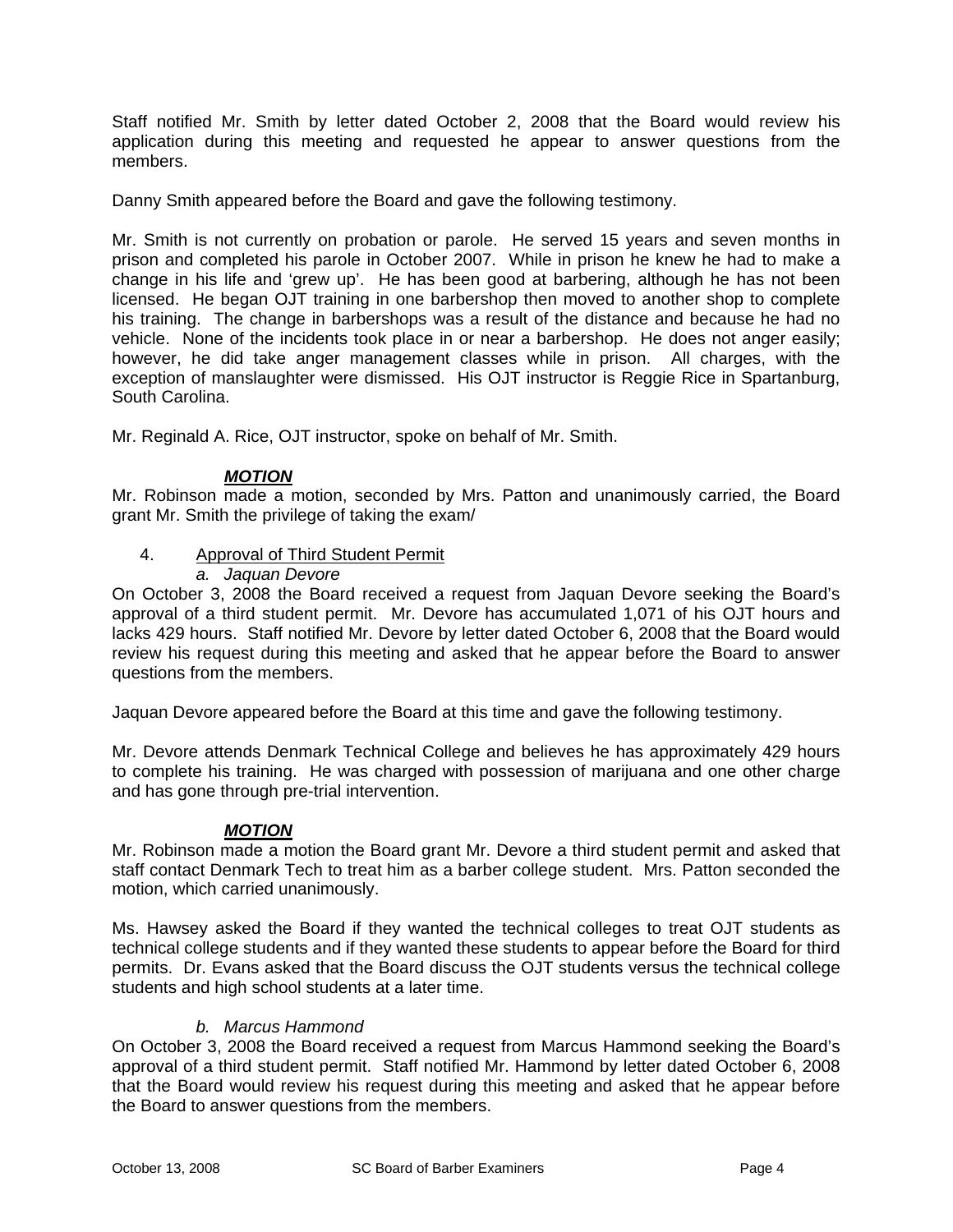Marcus Hammond appeared before the Board and gave the following testimony/

Mr. Hammond stated his OJT instructor, Sammy Odom in Barnwell, South Carolina, was seriously ill; however, he has another instructor lined up. He lacks approximately 600 hours to complete his training. He is a full time OJT student.

## *MOTION*

Mr. Robinson made a motion, seconded by Mrs. Patton and unanimously carried, the Board extend a third permit to Marcus Hammond.

## *c. Heather Hand*

On October 3, 2008 the Board received a request from Heather Hand seeking the Board's approval of a third student permit. The request states she lacks approximately 200 hours to complete her training. Staff notified Ms. Hand by letter dated October 6, 2008 that the Board would review her request during this meeting and asked that she appear before the Board to answer questions from the members.

Heather Hand appeared before the Board and gave the following testimony/

Ms. Hand has been training under OJT on a part time basis and missed some training due to surgery. She lacks approximately 200 hours to complete her training. She will remain under the same instructor; however, will look for another shop to work in after she completes her training.

## *MOTION*

Dr. Evans made a motion the Board grant Mrs. Hand a third student permit. Mrs. Patton seconded the motion, which carried unanimously.

## *d. Mark A. Ross*

On September 8, 2008 the Board received a request from Mark A. Ross seeking the Board's approval of a third student permit. Staff notified Mr. Ross by letter dated September 10, 2008 that the Board would review his request during this meeting and asked that he appear before the Board to answer questions from the members.

Mr. Ross did not appear at this meeting.

## **Public Comments**

Marwin McKnight stated he would be meeting with the SC Department of Education regarding guidelines for a high school barber competition.

Reginald Rice stated two of his students came to take the exam but were informed they were not prepared to take the exam.

Mr. Jones stated students receive a bulletin from PCS informing them of what the exam would entail.

Discussion on this matter ensued.